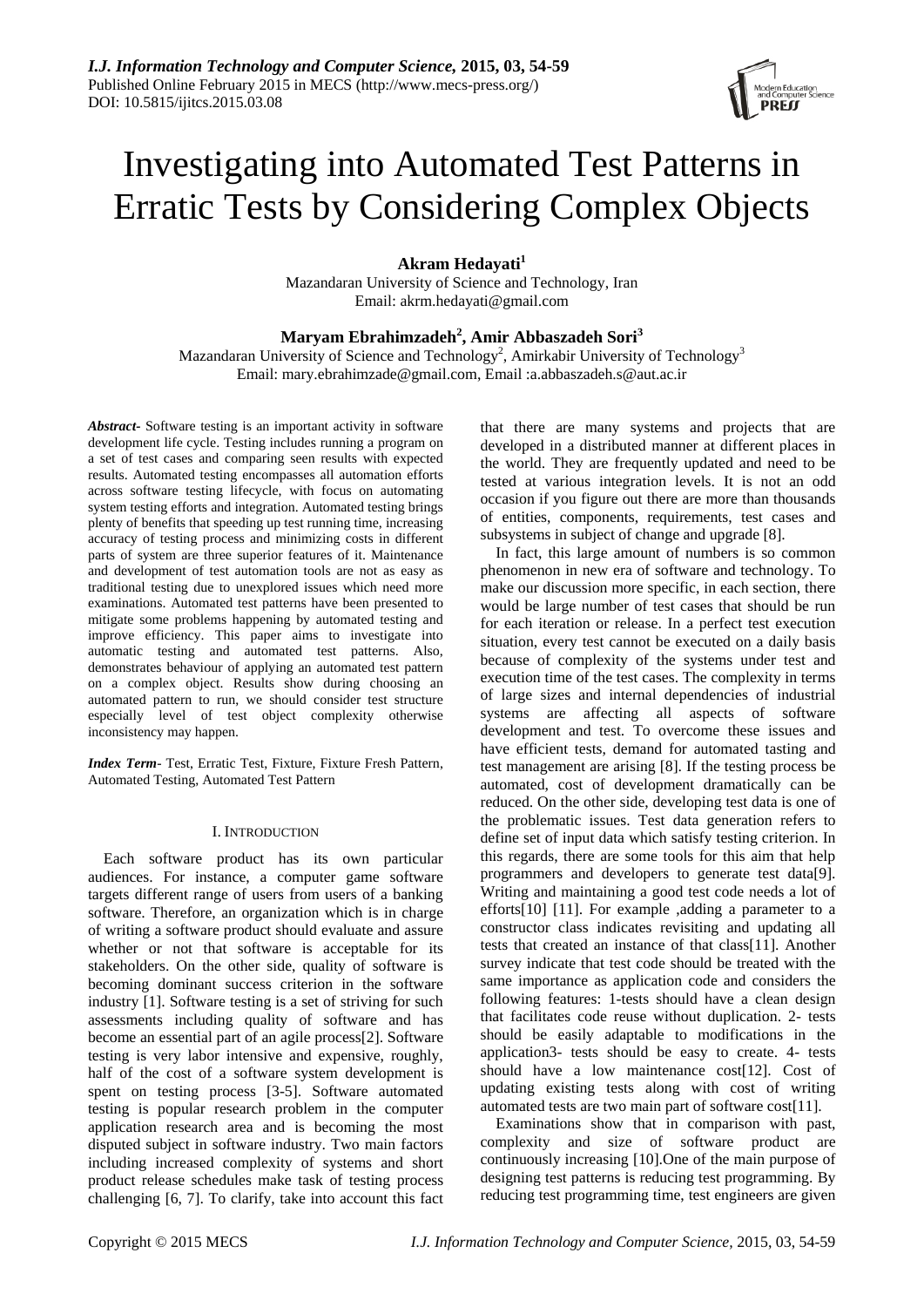this opportunity to focus more on other specific aspects of tests rather than spending much time on coding. As a result, efficiency would be improved [\[11\]](#page-5-8) . Automated testing is intended to reduce test execution effort, time and increase accuracy of validation.

There are many issues regarding automated unit and acceptance tests in agile software development, but in recent 10 years they have attracted more attention in software companies [\[11\]](#page-5-8). The larger scale, the more efforts required to assure product quality, even in a case that automated testing tools are used because test patterns need to be input manually. This process requires huge amounts of man-hours specifically when product types vary, have a lot of subsystem or test patterns need to be modified for associated signal changes[\[10\]](#page-5-7). An important point is that typical development and test cycles must be considered from various point of view of software quality assurance in order to be aligned with business process testing software. In automated testing, monitoring processes including quality assurance, maintainability, optimization, accuracy, modularity, context, synchronization, documentation should be done [\[13\]](#page-5-10).

The rest of this paper is arranged as follows: section 2 gives brief information about background of automated testing. Section 3 introduces specific description of major concepts in automated testing. In following, related work is presented in section 4. Section 5 presents our investigation of applying one type of automated test pattern on erratic test and demonstrates how potential problem happens. A summary of conclusion is given in section 6 as well.

#### II. BACKGROUND

#### *A. Automated Testing*

Bertolino [\[14\]](#page-5-11) identifies test automation this way: "far-reaching automation is one of the ways to keep quality analysis and testing in line with the growing quantity and complexity of software". Karhu et al. [\[15\]](#page-5-12) note that "automated software testing may reduce costs and improve quality because of more testing in less time, but it causes new costs in, for example, implementation, maintenance, and training". They continue by stating that "automated testing systems consist of hardware and software and suffer from the same issues as any other systems". In software testing, automation includes development and execution of test scripts in order to measure validity of requirements by using automated testing tools [\[16\]](#page-5-13).

In some methods of writing automated unit testing, test cases are written after code therefore these unit tests are put under software configuration management together with production code. In test-driven development (TDD), programmers write test cases first then implement code which successfully passes the test case[\[2\]](#page-5-1). Automated test reduces the cost of running tests by means of fully automated tests, repeatable tests and robust tests. Automated test significantly avoids happening defects by emphasis on repetitive regression

testing. Consequently, reduces costs of removal of added new defects [\[17\]](#page-5-14).

In comparison with traditional test, automated unit testing has 5 main advantages such as speed, accuracy, precision, efficiency, skill-building which are abbreviated as SPAES. Speed means thousands of test cases can be performed with very high speed. Precision exists in automated test because the result of automated test is the same whenever it is running while in traditional test, results in each running time may have differences. Accuracy is another advantage that says there is no human error in automated testing. Automated test can be run for long time continuously and we call this feature as efficiency[\[18\]](#page-5-15) .

Automated testing offers numerous benefits to any software organization, including finding defects costeffectively early in the development cycle, providing rapid feedback,and giving developers the courage to refactor their code[\[12\]](#page-5-9) .

When tests are supposed to run for several times, it seems automated test is a good option to use but some paradoxes are raising here [\[16\]](#page-5-13). One of those paradoxes happens when automated test makes no change in data or running paths. On the other hand, we encounter bug reduction. In this case, it is a crucial issue that this bug reduction does not guarantee the reduction of total number of bugs in considerable system[\[17\]](#page-5-14). Improving capability of test depends on error detection and correction, therefor by adding new changes they can be modified and improved. [\[17\]](#page-5-14)

Automated data are changing in each running time of automated tests. During these tests, developers should measure and evaluate consistency of automated code and structures by appropriate and consistent tools. For this purpose, automated testing tools are designed and used to provide more precise results, enhance product quality, increase testing productivity and speed test execution up [\[19\]](#page-5-16). Code analysis tools, test management tools, functional testing tools (also called capture/playback tools), detecting memory leaks tools and generating test data tools are tools which are broadly used for aforementioned goals [\[18\]](#page-5-15). For example, automated recorded test includes tools which let make a documentation of all user interaction with tested application and software and store them in file or database for future use [\[17\]](#page-5-14) . When tests lack organized structures and have low quality, tests are not as efficient as expected. Furthermore, if tests after run phase, cannot not detect any error, it does not mean considerable system is free error, it could be consequence of incomplete and defective tests. Additionally, when system is subject to change, maintenance of automated test data files becomes harder.[\[16\]](#page-5-13). Test maintenance is costly in case of playback methods. Even though a minor change occurs in GUI, the test script has to be rerecorded or replaced by a new test script.

One of challenges in testing process is that as applications changes over time, tests become more difficult to maintain. Design patterns help us minimize maintenance costs by making tests easier to update and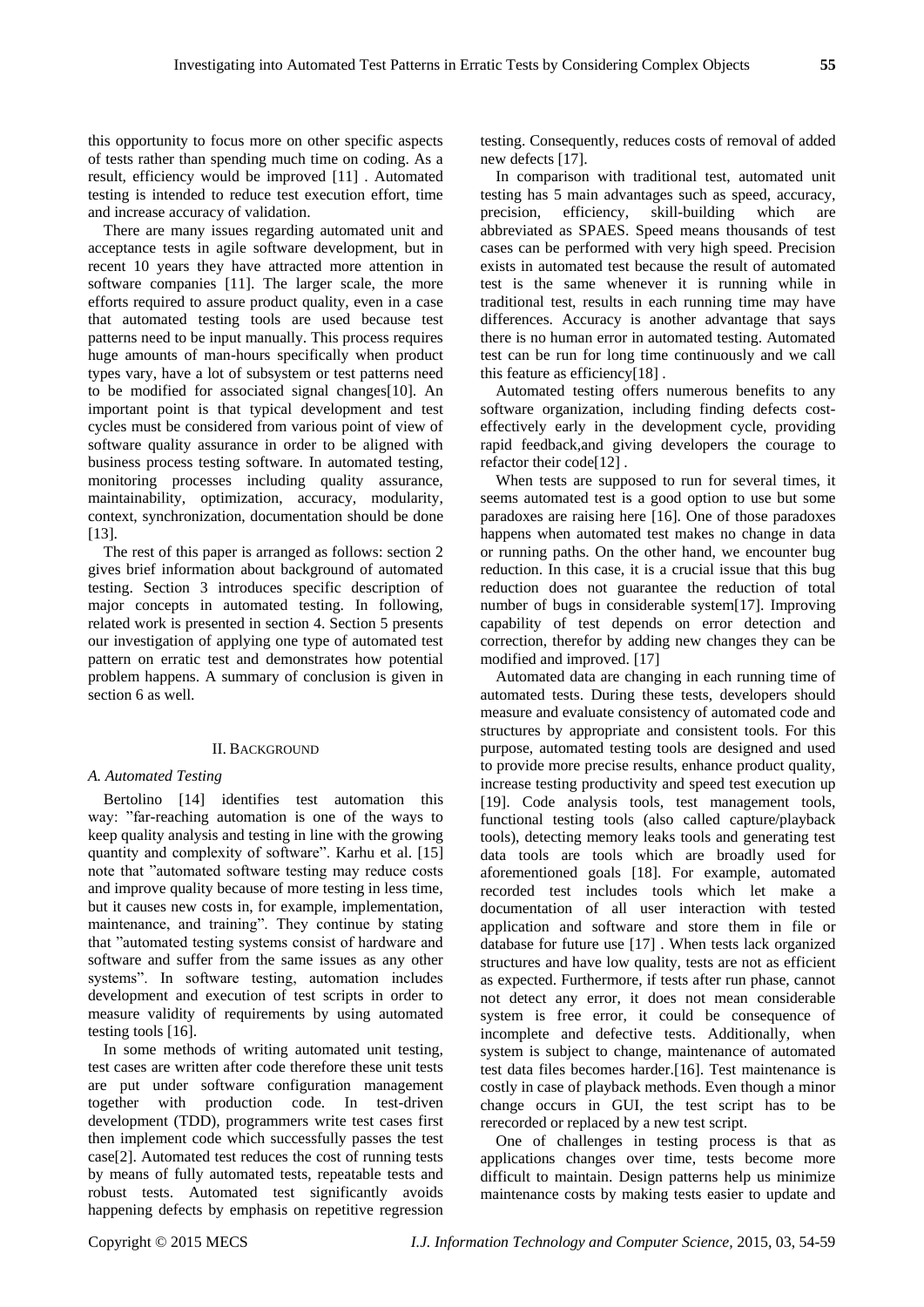more adaptable to application changes [\[12\]](#page-5-9). By using principles of development and design of applications, automated test development can become a well factored art form that is adaptable to application changes. This adaptability results in lowered maintenance costs and easier test creation [\[12\]](#page-5-9). Maintenance problems can be addressed by using design patterns and treating test code with the same importance as application code[\[12\]](#page-5-9).

#### *B. Test Automation Manifesto*

Test automation manifesto indicates principles that result in automated tests that are easier to write, read, and maintenance [\[11\]](#page-5-8). Principles of the manifesto including bunch of questions about basic foundation of tests, integrating new behaviours of test, distinguishing components which can be designed automatic, which kind of automatic test is applicable, etc [\[11\]](#page-5-8). The answers of these primary questions are proposed as "test automation manifesto". Based on this manifesto, the most important qualities to consider into automated testing is demonstrated as follows:

Concise: the simplest possible form and yet comprehensive. Self-checking: reporting tests results without human interpretation. Repeatable: tests run many consecutive times with no human intervention. Robust: the test results are independent of changes in external environment. Sufficient: tests verify all the requirements of the software being tested. Necessary: all contributing things to have desirable test behaviours should be included in it. Clear: every statement is easy to understand. Efficient: tests run in a reasonable amount of time. Specific: each test failure refers to a specific piece of malfunction. Independent: each test can be run by itself or in any order with other set of tests. Maintainable: tests are easy to understand, modify, upgrade and extend. Traceable: to and from the code it tests and to and from the requirements.[\[11\]](#page-5-8)

#### III. TERMINOLOGY

In this part, we identify several major concepts in inspecting automated test code together two kind of test in software testing.

# *A. Fixture*

Technically, fixture is an instance of associated testcase class used as pre-conditions of the test. Test runtime environment is central part of system, interacts with other parts in order to manage, schedule and run tests in an appropriate manner. In addition, provides suitable user interfaces (UI) for creating and running tests.

Every test consists of four distinct phases that are run in sequence: fixture setup, exercise SUT, result verification, and fixture teardown[\[17\]](#page-5-14). In the first phase, system under test (SUT) and every required thing are created and put into a state which is required to run the SUT. Another term, we set up the test fixture. In exercise SUT phase, the test is run and we interact with the SUT. In third phase, required actions are done in order to see expected results and behaviours are observed or not. In last phase, the test fixture is torn down to put the world back into the state in which has been found it [\[2,](#page-5-1) [17\]](#page-5-14).

## *B. Smell*

An automated test is a program that checks another program. Consequently, it is vulnerable to the same design problems as application code. These vulnerabilities, often referred as code smells. Another words, a smell is a symptom of an underlying problem in code. Generally speaking, smells are described as a set of problems in test codes. Developers use them as checklists to analyse test codes [\[2\]](#page-5-1).

Code smells include test code duplication, tight coupling between the application and tests, and long test methods [\[12\]](#page-5-9) . There are three common kinds of smells. First, code smell refers to obvious problems while reading or writing test code. Second, behaviour smells are smells we encounter while compiling or running tests and are much harder to ignore. Meanwhile developers automate, maintain and run tests, code and behaviour smells are typically paid attention [\[17\]](#page-5-14). a lot of examinations and experiences show that main root causes of behaviour smells are slow tests, erratic tests, fragile tests, assertion roulette, manual intervention [\[17\]](#page-5-14). The third kind of smells is projects smell that inspects test smells from project manager or customer point of view because they are indicators of the overall health of a project [\[17\]](#page-5-14) .

## *C. Debt*

Debt is generally considered as a bad state. Project debt arises when a job is not delivered in due time or is not done as enough. Test debt: most projects are in test debt. They test too little and infrequently also. Moreover, prevents happening errors and build quality in them are not done regularly[\[17\]](#page-5-14). Automation debt is another sort of debt which even more projects are in automation debt. Due to little automated testing, they have to spend lots efforts on manual testing methods. Technical test debt is another state which most projects consider automated testing are in this state because their tests need a lot of efforts related maintenance issues [\[17\]](#page-5-14).

#### *D. Pattern*

The next term which is described here is pattern. A "pattern" is a recurring solution to a recurring problem.in another way, they are set of periodic solutions for upcoming problems of automatic tests [\[17\]](#page-5-14).

## *E. Slow Test*

Slow tests are kind of tests which take long enough to run. This explains why when test developers make a change to the SUT, they don't execute tests every time. Slow test reduces productivity and cause a lot of explicit and implicit cost into system and project [\[17\]](#page-5-14). The causes of slow tests could be either in the way we built the SUT or the way tests are coded. Main root cause of slow tests is that many tests are interacting with databases to write in or read from it in order to setup a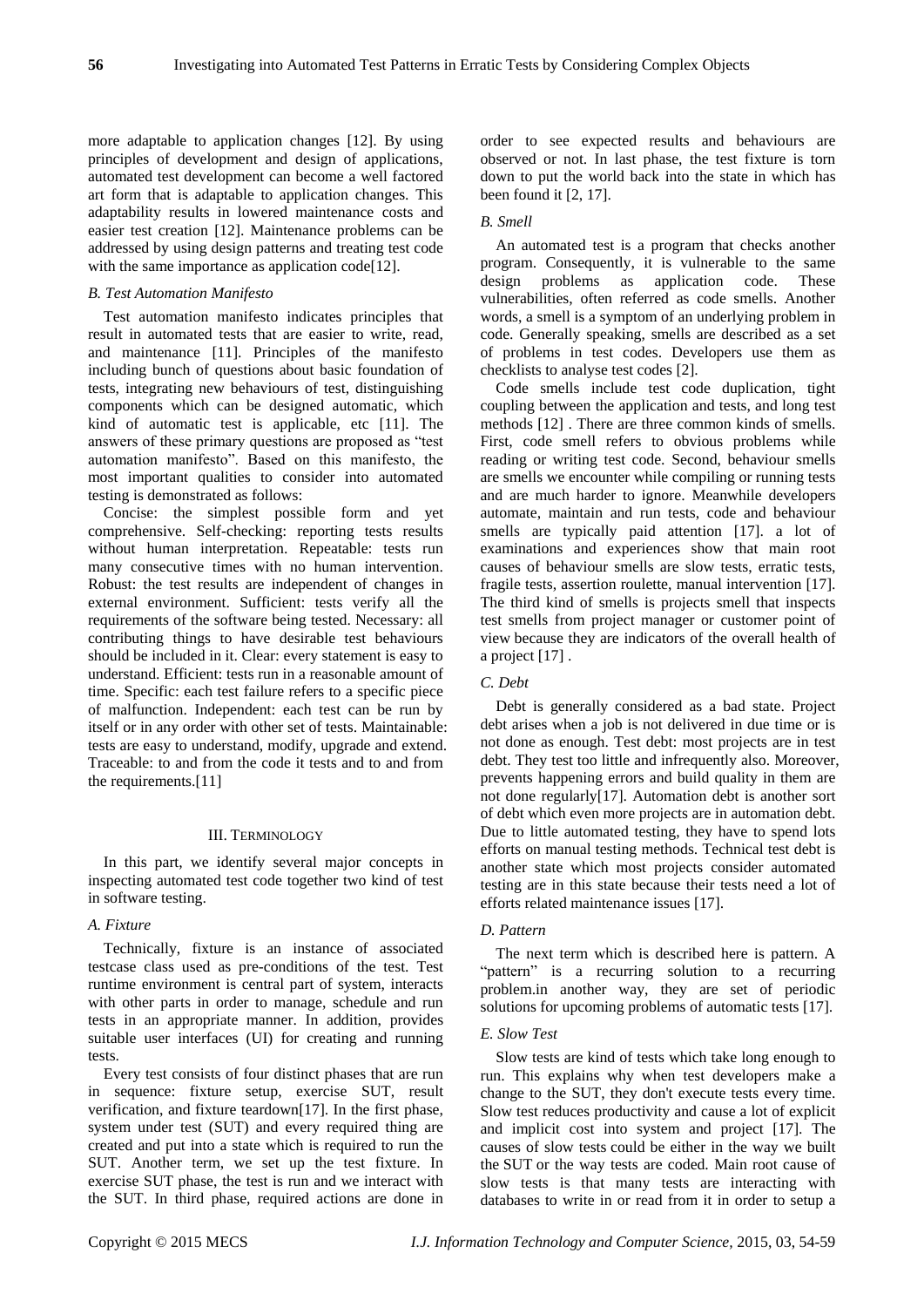fixture or verify results. Running these tests with slow components take about 50 times longer to run than if the same test is supposed to run against in-memory data structures. A possible solution is replacing the slow components with a test double[\[17\]](#page-5-14) . Another factor which makes slow test is general fixture. Because each time a fresh fixture is built, each test is constructing a large general fixture and it includes many more objects. Consequently, it takes longer than usual to construct. To reduce this time and avoid rebuilding it for each test, we can use the general fixture as a shared fixture but unless we make this shared fixture immutable. On the other hand, this is likely to lead erratic tests and so should be avoided. Another way is reducing the number of fixtures being set up by each test. Also, tests need a long delay to ensure consistency and synchronization between underlying processes or threads of system to lunch, run and verify. As a result, in a big scale, these waiting times in each test, significantly slows down overall execution time .to address this problem, maybe we are obliged to avoid asynchronicity in tests by testing the logic synchronous. Another state which slow test happens is when there so many tests to run regardless of how fast they execute. Also, we may have many overlaps between them. To take over this state, if possible, we can break system into a number of fairly independent subsystems or components along with subset suite of suitable crosssection of tests to run by a logical schedule [\[17\]](#page-5-14).

#### *F. Erratic Test*

Results of some tests depend on some factors such as who is running them or when tests are run. As a result, they provide different outcomes, pass or fail. There are some tests that if run for several times, provide different results and behave erratically. The results are affected by external factors including environment, who is running them or when tests are run. Maybe it sounds logical to remove the failing tests from the test suites but this leads lost test. On the other side, keeping the erratic tests may either interfere with other issues which the same tests are expected to detect and obscure resolving errors or even cause additional failures than expected. [\[17\]](#page-5-14) there are many ways which cause erratic tests. Hence, they are a little hard to trouble shoot. Interacting tests, unrepeatable test, test run war, nondeterministic test and resource optimism are some sort of test that their performances provide erratic test.

Interaction among tests may cause erratic tests. In this case, if many tests run in sequence and use same objects, even if one test fails, consecutive failures or cascading errors will happen in other tests for no evident reason, because they depend on other tests' side effects. [\[17\]](#page-5-14) as fig (1) shows in execution of a sequence of tests, test 2 failure may leave processobject1 in state that causes test n to fail.

Unrepeatable test is referred to tests that their results at first run time are different via results of subsequent test runs. They affect each other results to some extent. [\[17\]](#page-5-14)

The next cause is test run war. In this state, if many test runners use some shared external resource such as a

database, object, file, random results may happen and we call it a test run war  $[17]$ . As we can see in fig  $(2)$ , while many parallel test runners are using processobject1, test 1 may fail whereas test 2 pass it successfully at the same time.

Non deterministic tests are tests which are dependent on non-deterministic inputs. These tests pass at some times, but if they run at another time, they face failure. This is due to lack of date and time control [\[17\]](#page-5-14).

Resource optimism describe tests which their results depend on where or where they are run so we have nondeterministic results. Based on some non-ubiquitous external resources tests either fail or pass[\[17\]](#page-5-14).



Fig. 1. interacting tests- cascading errors



Fig. 2. test run war- run-time behaviour of executing multiple tests at the same time

#### IV. RELATED WORKS

G.meszaros is one of experts in agile software development specifically in automated test patterns and test code designs. He has invented effective mechanisms to facilitate writing and running of tests in terms of test automation framework and automated test patterns in order to achieve automated testing benefits[\[17\]](#page-5-14) [\[11\]](#page-5-8) . Shared test fixture pattern and fresh fixture pattern are two type of automated patterns which are used for solving stated problems of slow tests and erratic tests respectively [\[17\]](#page-5-14) . In following, we describe these patterns.

#### *A. Shared Test Fixture*

To run an automated test, we need a text fixture that is completely deterministic and well understood. Setting up a fresh fixture as explained before, may take long time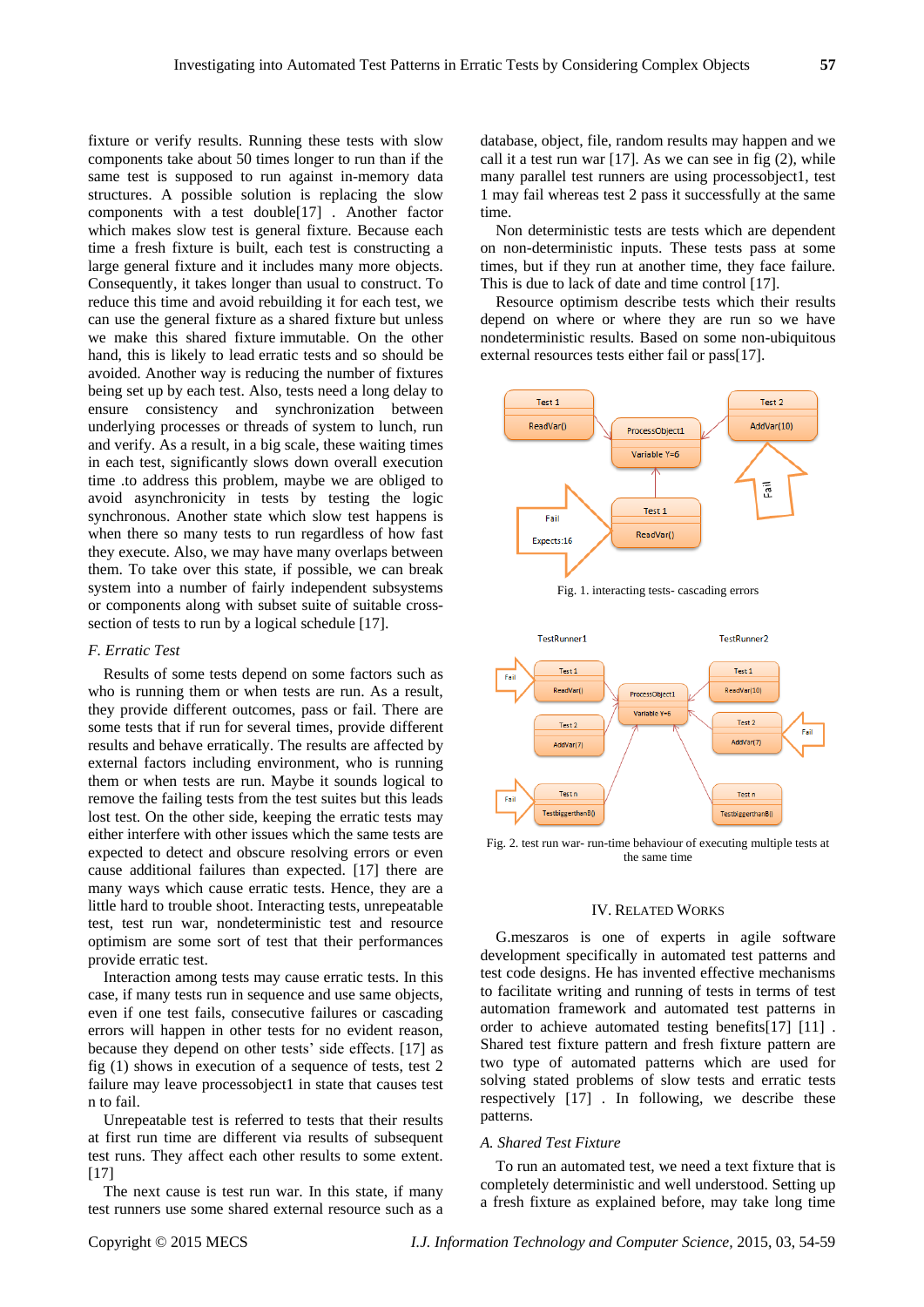than usual especially when we are dealing with complex system state stored in a test database.

In this pattern, a standard fixture is created, a shared fixture is a fixture which is created by one test and is reused by other tests simultaneously. Even, it can be either a prebuilt fixture that is reused by one or several tests in many test runs. Additionally, that fixture lasts longer than a single testcase object. By employing this way, many tests reuse the same standard test fixture between themselves more and more without tearing down and recreating it. Shared test fixture pattern by reducing fixture setup overhead helps to improve test run times in slow tests [\[17\]](#page-5-14) . On other hand, it is obvious that if results of test depend on outcomes of other tests, shared test fixture bring about interaction among tests that may cause erratic tests. Also, we should consider shared fixture in order to be applicable for all tests, is bound to be more complicated than the minimal fixture needed for a single test. Greater complexity causes another type of text named fragile fixture. Other disadvantages of this pattern is elaborated in [\[17\]](#page-5-14).

#### *B. Fixture Fresh Pattern*

Fixture fresh pattern is used for avoiding erratic tests. Every test needs a test fixture. Fixture defines state of test runtime environment before running time. Making decision upon using prebuilt fixture or creating a new one is one of key test automation decisions. In this approach, only a single run of a test will use fixture and it will be torn down after finishing. Hence, tests are completely independent. Fixtures which are left over by other test runs are not used by other tests. In [\[17\]](#page-5-14) it is mentioned that whenever we want to avoid interdependencies among tests, it is the right time to use fixture fresh pattern but in next section, we want to describe a condition that it is impossible to take advantage of the pattern on it.

#### V. RESEARCH METHODOLOGY

In previous sections, we went through different kind of tests such as slow tests and erratic tests and elaborated how automated test strategy patterns mitigate the effect of those tests. Furthermore, previous studies demonstrate that whenever we want to avoid interdependencies between tests, we are allowed to use fresh fixture pattern and no other limited condition mentioned. In this part, we want to add a significant criterion while making decision upon using fresh fixture pattern for tests. Regarding our finding, if we cannot modify slow and complex tests in erratic tests by using simple objects or smaller codes, applying fresh fixture pattern may result in interacting tests, test run war or other issues we encountered in erratic tests. Consequently, tests fail. Due to these observations, we claim that considering structure of test code is a determining factor in choosing pattern.

Here, we want to establish validity of our claim by Reductio Ad Absurdum proof method in mathematical logic. This proof is represented as set of true statements

or premises which are built upon axioms or theories, we notate premises as s, along with preposition we want to prove, p.

| If $s \cup \{p\}$   f then $s$   -p |  |
|-------------------------------------|--|
|-------------------------------------|--|

| If $s \cup \{-p\}$   f then $s$   p | (2) |  |
|-------------------------------------|-----|--|
|-------------------------------------|-----|--|

Based on notations number 1 or 2 , we bring into account p, or the negation of p, with s. By further examination, if above predicate result in logical contradiction f, then we can conclude that the statements in s lead negation of p, or p itself, respectively.

According to what was said, our statement says our erratic test has one or more complex objects, and we want to prove fresh fixture pattern for this test is not possible. For proof, the claim is negated to assume fresh fixture pattern is acceptable for this object. As we described earlier, in fresh fixture pattern each test creates its fixture and tears it down after single run and fixture is rebuilt for different times. Since each test fixture is initialized in each runtime, in turn it implies process of fixture setup is not time-consuming. If fixture setup process be time-consuming result in tests take a long time to do. As a result, it contradicts one of the main benefits of automated tests, reducing runtime and increasing speed, as we introduced before. As a result, when we suppose fixture setup process does not take long time, it indicates that the same test including the fixture is not slow. This means that test does not include any complex databases or codes while this statement results in contradiction to first proposition. The contradiction means that it is impossible for an object to be both complex and simple at the same time. Consequently, it follows that the assumption fresh fixture pattern is usable for complex tests must be false and hence proving the claim.

An example of a complex object is shown in fig (3).as seen, a number of tests are supposed to run. Nested loops and databases through object make it complex. While test 1 is inserting a variable into database, test 2 is updating the same database. Both want to access same resource simultaneously thus this coincidence makes test 2 failure. According to fixture fresh pattern, each test uses a single fixture for single runtime. If each test has fixture setup time and its process takes longer than expected, this significantly slows automated testing process down and brings further potential problems. Another word, speed falls and time ups.



Fig. 3. an example of complex object using fixture fresh pattern